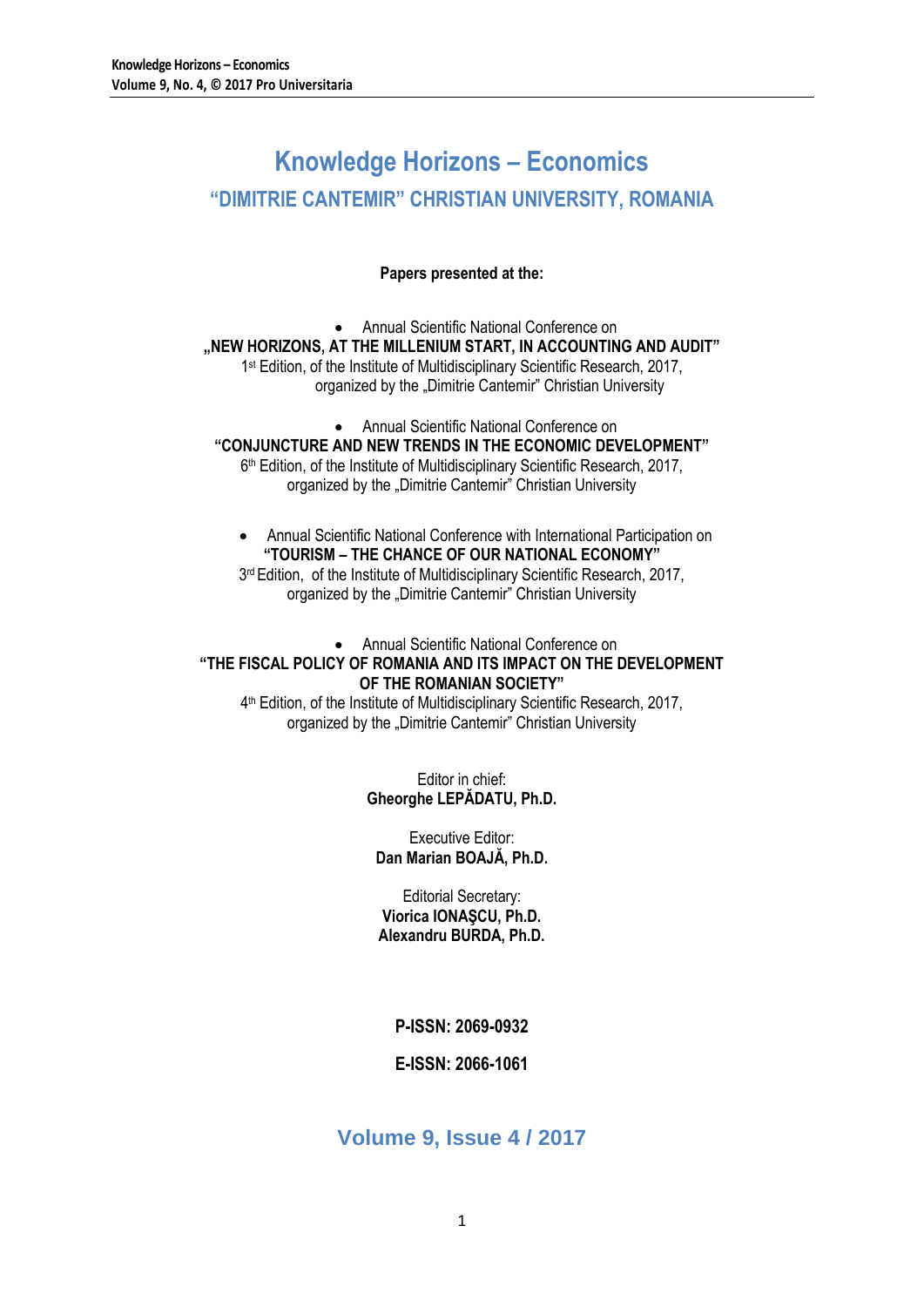# **ARGUMENT**

# **KNOWLEDGE HORIZONS - ECONOMICS**

The magazine **KNOWLEDGE HORIZONS-ECONOMICS** intends to become a top lance of spirituality within the "Dimitrie Cantemir" Christian University and not only, by publishing the best results of individual and collective scientific research of its own professors and by being open to other universities inland and abroad.

The magazine aims at becoming a forum of information and ideas from theory to practice in all fields of activity, but mainly for inter and multidisciplinary research, innovation and applicability.

The Scientific Council and the College editorial board boast well-known professors from Romania and other countries, a guarantee to the high level of this magazine and the selection of these articles.

The opinions expressed within the published articles belong to the authors.

Editor in chief: Ph.D.Gheorghe LEPĂDATU, Professor Executive Editor: Ph.D. Viorica IONASCU, Professor Ph.D. Nicolae NEACSU, Professor

The Journal is indexed and/or abstracted in the following international databases:

1. EBSCO Host, USA

- 2. ProQuest, USA
- 3. RePEc, Germany
- 4. Ulrich's Periodicals Directory, USA
- 5. Index Copernicus, Poland
- 6. Open J-Gate, India
- 7. Global Impact Factor, Australia
- 8. PDOAJ, Pakistan

Address: 176 Splaiul Unirii, sector 4, Bucharest Tel.: (021) – 330.79.00 , 330.79.11 , 330.79.14 Fax: (021)/ 330.87.74 E-mail[: office@ucdc.ro](mailto:office@ucdc.ro) [; khe@ucdc.ro](mailto:khe@ucdc.ro) Site: www.orizonturi.ucdc.ro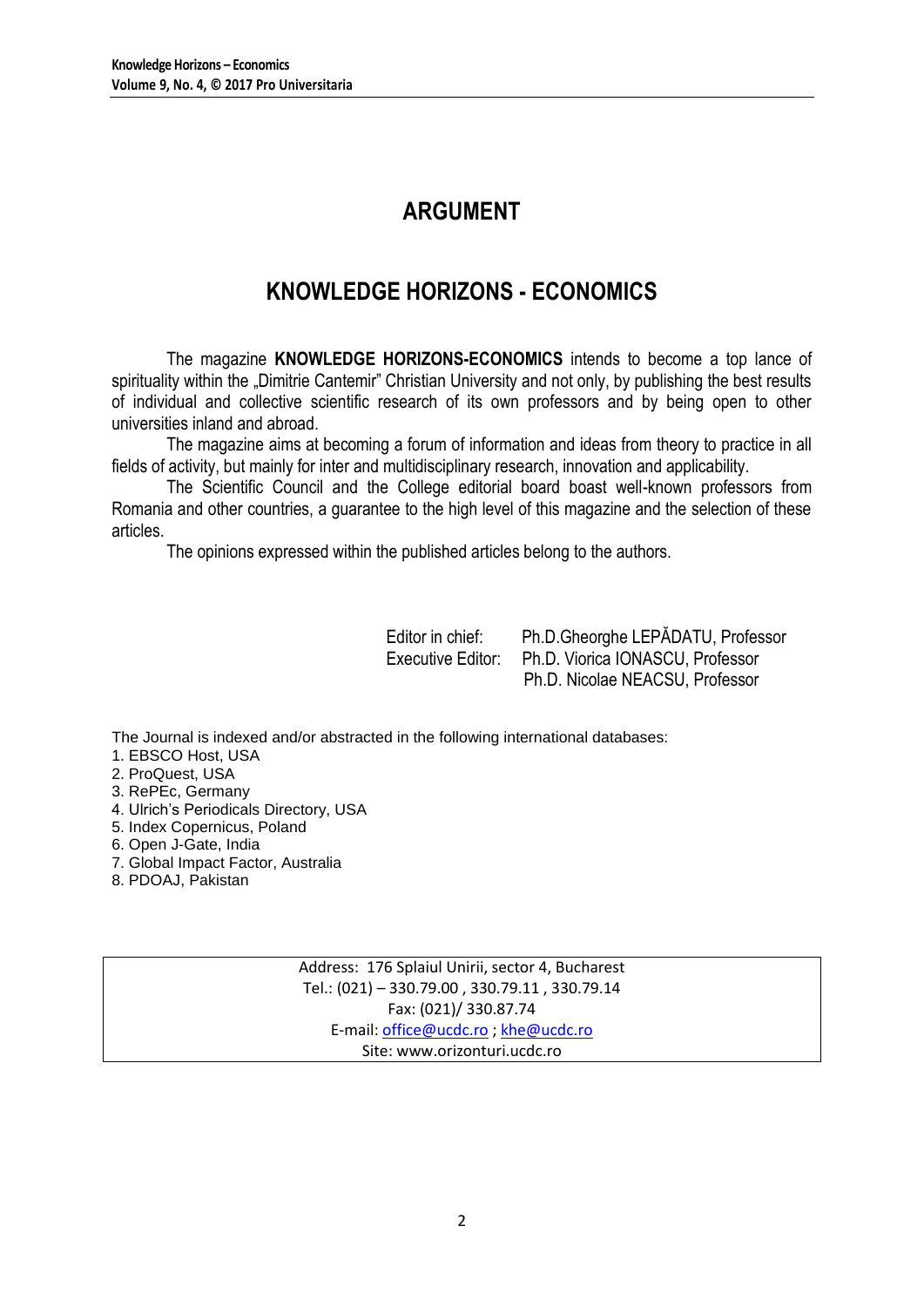## **PRESIDENTS**

Ph.D. **Momcilo Luburici,** Professor– President of "Dimitrie Cantemir" Christian University – Founder Ph.D. **Corina Adriana Dumitrescu,** Professor – President of "Dimitrie Cantemir" Christian University Senate - Founder Ph.D. **Cristiana Cristureanu,** Professor – Rector of "Dimitrie Cantemir" Christian University

## **EDITORIAL BOARD**

Academician Ioan Lucian Albu, Romanian Academy Ph.D. Liliana Constantinescu, Senior Lecturer,

Academician Grigore Belostecinic Academy of Science, Republic of Moldova Ph.D.Cristiana Cristureanu, Professor, ''Dimitrie Cantemir'' Christian University, Romania Ph.D. Georgeta Ilie, Professor, ''Dimitrie Cantemir'' Christian University, Romania Ph.D. Gheorghe Lepadatu, Professor, "Dimitrie Cantemir" Christian University, Romania Ph.D. Viorica Ionaşcu, Professor ''Dimitrie Cantemir'' Christian University, Romania Ph.D. Nicolae Neacsu, Professor ''Dimitrie Cantemir'' Christian University, Romania Ph.D.Florence Benoit Rohmer, Professor, Universite Robert Schuman, Strasbourg Ph.D. Vasilis Takoudis., Professor, Labour Institute GSEE-ADEDY, Greece Ph.D. Daviva Jureviciene, Professor, Mycolas Romeris University, Vilnius, Lithuania Ph.D. Stefano Azzali, Professor, Universita Studes of Panama, Italy Ph.D. Yuriy Lopatynskyy, Professor, Yuriy Fedkovych Chenivtsi National University, Ukraine Ph.D. Victor Munteanu, Professor, ''Dimitrie Cantemir'' Christian University, Romania Ph.D. Marinella Turdean, Professor ''Dimitrie Cantemir'' Christian University, Romania Ph.D. Alexandru Ţugui, Professor, ''Alexandru Ioan Cuza'' University Iaşi, Romania Ph.D. Valentina Zaharia, Professor, ''Dimitrie Cantemir'' Christian University, Romania Ph.D. Gratiela Ghic, Senior Lecturer, ''Dimitrie Cantemir'' Christian University, Romania Ph.D. Eugen Nicolaescu, Professor, ''Dimitrie Cantemir'' Christian University, Romania Ph.D. Cristina Balaceanu, Professor, ''Dimitrie Cantemir'' Christian University, Romania Ph.D. Luminita Dragne, Professor, ''Dimitrie Cantemir'' Christian University, Romania Ph.D. Sorinel Capusneanu, Senior Lecturer, ''Dimitrie Cantemir'' Christian University, Romania Ph.D. Dragos Radulescu, Professor, ''Dimitrie Cantemir'' Christian University, Romania Ph.D. Emilia Pascu, Senior Lecturer, ''Dimitrie Cantemir'' Christian University, Romania Ph.D. Vadim Dumitrascu, Senior Lecturer, ''Dimitrie Cantemir'' Christian University, Romania Ph.D. Rodica Tirlea, Senior Lecturer, ''Dimitrie Cantemir'' Christian University, Romania Dr. Ec. Sorin Adrian Robu – InfoFisc Bucharest

''Dimitrie Cantemir'' Christian University, Romania Academician Gheorghe Zaman, Romanian Academy Ph.D. Andreea Băltăreţu, Senior Lecturer, ''Dimitrie Cantemir'' Christian University, Romania Ph.D. Gheorghe H. Popescu, Professor, ''Dimitrie Cantemir'' Christian University, Romania Ph.D. Ionel Bostan, Professor, ''Stefan cel Mare'' University of Suceava, Romania Ph.D. Constanța Chițiba, Professor, ''Dimitrie Cantemir'' Christian University, Romania Ph.D. Radu Danciu, Senior Lecturer, ''Dimitrie Cantemir'' Christian University, Romania Ph.D. Gabriel I. Năstase, Senior Lecturer, Academy Scientists, Romania Ph.D.Roxana Ionescu, Senior Lecturer, ''Dimitrie Cantemir'' Christian University, Romania Ph.D.Adina Musetescu, Senior Lecturer, ''Dimitrie Cantemir'' Christian University, Romania Ph.D. Mihaela Muresan, Professor ''Dimitrie Cantemir'' Christian University, Romania Ph.D. Daniel Stefan, Senior Lecturer, ''Dimitrie Cantemir'' Christian University, Romania Ph.D. Doina Maria Tilea, Senior Lecturer, ''Dimitrie Cantemir'' Christian University, Romania Ph.D. Anca Cristea, Senior Lecturer, ''Dimitrie Cantemir'' Christian University, Romania Ph.D. Agata Mihaela Popescu, Senior Lecturer, ''Dimitrie Cantemir'' Christian University, Romania Ph.D. Ancuta Gianina Opre, Senior Lecturer, ''Dimitrie Cantemir'' Christian University, Romania Ph.D. Tatiana Dosescu, Lecturer, ''Dimitrie Cantemir'' Christian University, Romania Ph.D. Luminita Jalba, Senior Lecturer, ''Dimitrie Cantemir'' Christian University, Romania Ph.D. Roxana Dumitrascu, Senior Lecturer, ''Dimitrie Cantemir'' Christian University, Romania Ph.D. Cezar Militaru, Senior Lecturer., ''Dimitrie Cantemir'' Christian University, Romania Ph.D. Bogdanel Dragut, Senior Lecturer, ''Dimitrie Cantemir'' Christian University, Romania Ph.D. Camelia Pavel, Senior Lecturer, ''Dimitrie Cantemir'' Christian University, Romania Ph.D. Narcisa Isaila, Senior Lecturer, ''Dimitrie Cantemir'' Christian University, Romania Ph.D. Adina Pavel, Lecturer, ''Dimitrie Cantemir'' Christian University, Romania Ph.D. Adriana Zanfir, Lecturer, ''Dimitrie Cantemir'' Christian University, Romania Ph.D. Mirela Niculae, Assistent, ''Dimitrie Cantemir'' Christian University, Romania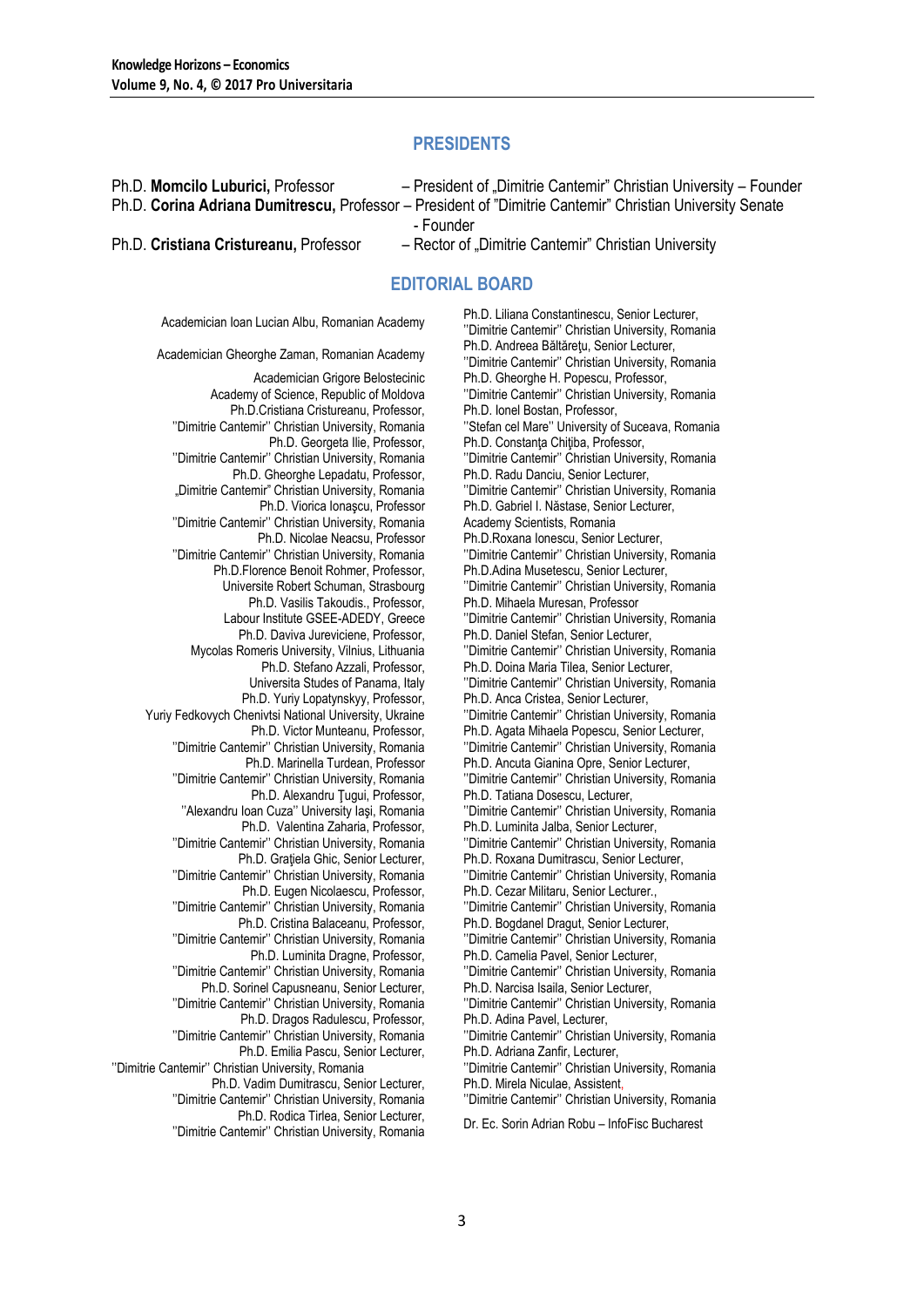## **SCIENTIFIC BOARD**

| Ph.D. Momcilo Luburici, Professor      | - President of "Dimitrie Cantemir" Christian University - Founder                                         |
|----------------------------------------|-----------------------------------------------------------------------------------------------------------|
|                                        | Ph.D. Corina Adriana Dumitrescu, Professor – President of "Dimitrie Cantemir" Christian University Senate |
|                                        | - Founder                                                                                                 |
| Ph.D. Cristiana Cristureanu, Professor | - Rector of "Dimitrie Cantemir" Christian University                                                      |

Academician Ioan Lucian Albu, Romanian Academy Ph.D. Radu Danciu, Senior Lecturer,

- Academician Grigore Belostecinic Academy of Science, Republic of Moldova Ph.D.Cristiana Cristureanu, Professor, ''Dimitrie Cantemir'' Christian University, Romania Ph.D. Georgeta Ilie, Professor, ''Dimitrie Cantemir'' Christian University, Romania Ph.D. Gheorghe Lepadatu, Professor, "Dimitrie Cantemir" Christian University, Romania Ph.D. Viorica Ionaşcu, Professor ''Dimitrie Cantemir'' Christian University, Romania Ph.D. Nicolae Neacsu, Professor ''Dimitrie Cantemir'' Christian University, Romania Ph.D. Victor Munteanu, Professor, ''Dimitrie Cantemir'' Christian University, Romania Ph.D., Marinella Turdean, Professor ''Dimitrie Cantemir'' Christian University, Romania Ph.D. Alexandru Ţugui, Professor, ''Alexandru Ioan Cuza'' University Iaşi, Romania Ph.D. Eugen Nicolaescu, Professor, ''Dimitrie Cantemir'' Christian University, Romania Ph.D. Cristina Balaceanu, Professor, ''Dimitrie Cantemir'' Christian University, Romania Ph.D. Rodica Tirlea, Senior Lecturer, ''Dimitrie Cantemir'' Christian University, Romania Ph.D. Liliana Constantinescu, Senior Lecturer, ''Dimitrie Cantemir'' Christian University, Romania Ph.D. Ionel Bostan, Professor,
	- ''Stefan cel Mare'' University of Suceava, Romania Dr. Ec. Sorin Adrian Robu InfoFisc Bucharest

''Dimitrie Cantemir'' Christian University, Romania Academician Gheorghe Zaman, Romanian Academy Ph.D. Gabriel I. Năstase, Senior Lecturer, Academy Scientists, Romania Ph.D. Roxana Ionescu, Senior Lecturer, ''Dimitrie Cantemir'' Christian University, Romania Ph.D.Adina Musetescu, Senior Lecturer, ''Dimitrie Cantemir'' Christian University, Romania Ph.D. Doina Maria Tilea, Senior Lecturer, ''Dimitrie Cantemir'' Christian University, Romania Ph.D. Anca Cristea, Senior Lecturer, ''Dimitrie Cantemir'' Christian University, Romania Ph.D. Tatiana Dosescu, Lecturer, ''Dimitrie Cantemir'' Christian University, Romania Ph.D. Luminita Jalba, Senior Lecturer, ''Dimitrie Cantemir'' Christian University, Romania Ph.D. Roxana Dumitrascu, Senior Lecturer, ''Dimitrie Cantemir'' Christian University, Romania Ph.D. Camelia Pavel, Senior Lecturer, ''Dimitrie Cantemir'' Christian University, Romania Ph.D. Daniela Penu, Senior Lecturer, ''Dimitrie Cantemir'' Christian University, Romania Ph.D. Narcisa Isaila, Senior Lecturer, ''Dimitrie Cantemir'' Christian University, Romania Ph.D. Adina Pavel, Lecturer, ''Dimitrie Cantemir'' Christian University, Romania Ph.D. Adriana Zanfir, Lecturer, ''Dimitrie Cantemir'' Christian University, Romania Ph.D. Mirela Niculae, Assistent,

''Dimitrie Cantemir'' Christian University, Romania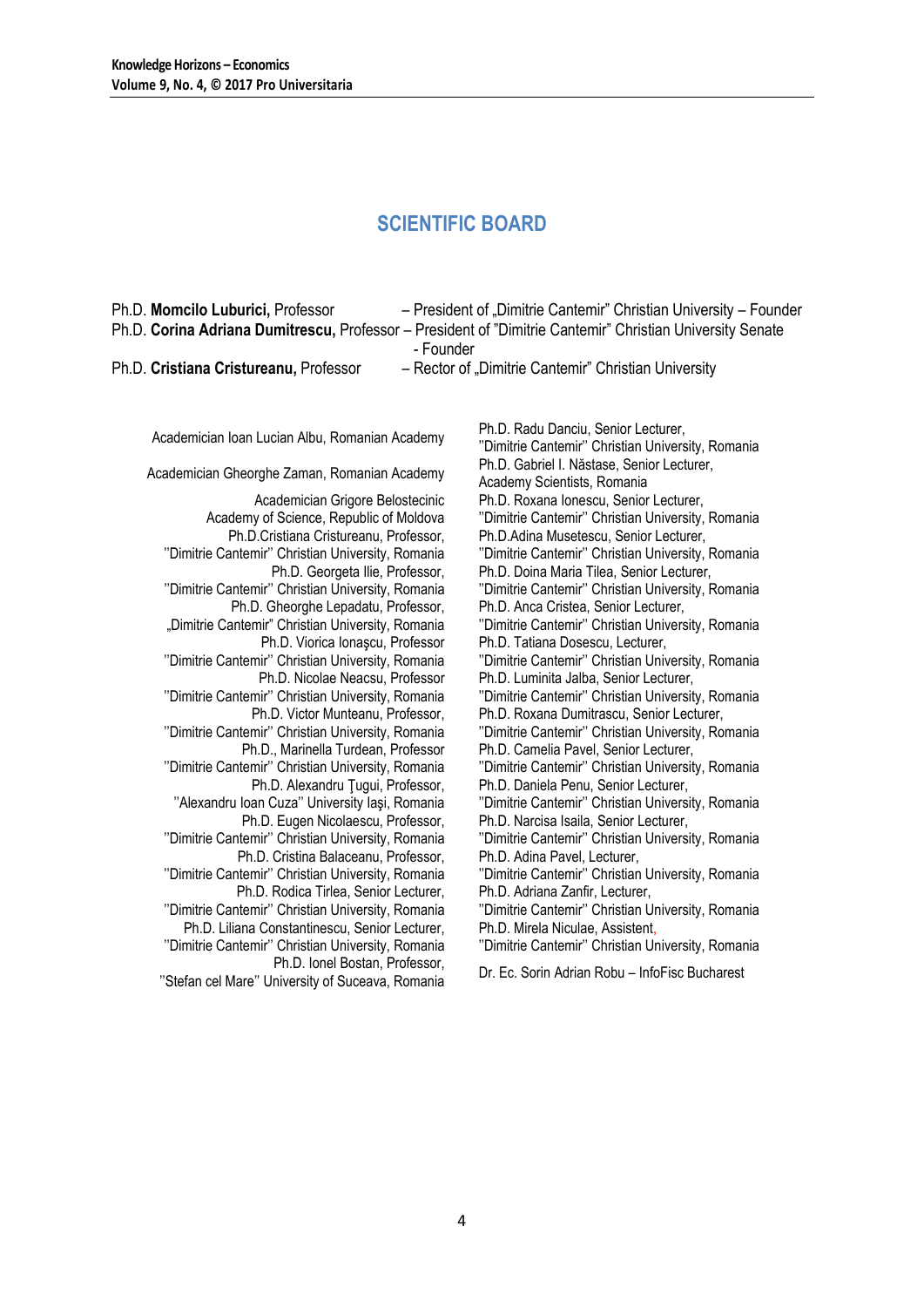**The Conferences are organized by "Dimitrie Cantemir" Christian University, Romania, through the** 

**Multidisciplinary Scientific Research Institute (I.C.S.M.) – Bucharest, Romania.**

**Ph.D. Gheorghe Lepadatu, Professor – Coordinator, I.C.S.M.**

**Ph. D. Viorica Ionascu, Profesor – Deputy Coordinator, I.C.S.M.**

**Ph. D. Nicolae Neacsu, Professor – Deputy Coordinator, I.C.S.M.**

**EDITOR IN CHIEF: Professor Gheorghe Lepădatu Ph.D.**

**EDITORIAL SECRETARY:** Senior Lecturer Carmen Judith Poenaru Grigorescu Ph.D. Senior Lecturer Daniela Penu Ph.D. Ph.D. Alina Solomon, Lecturer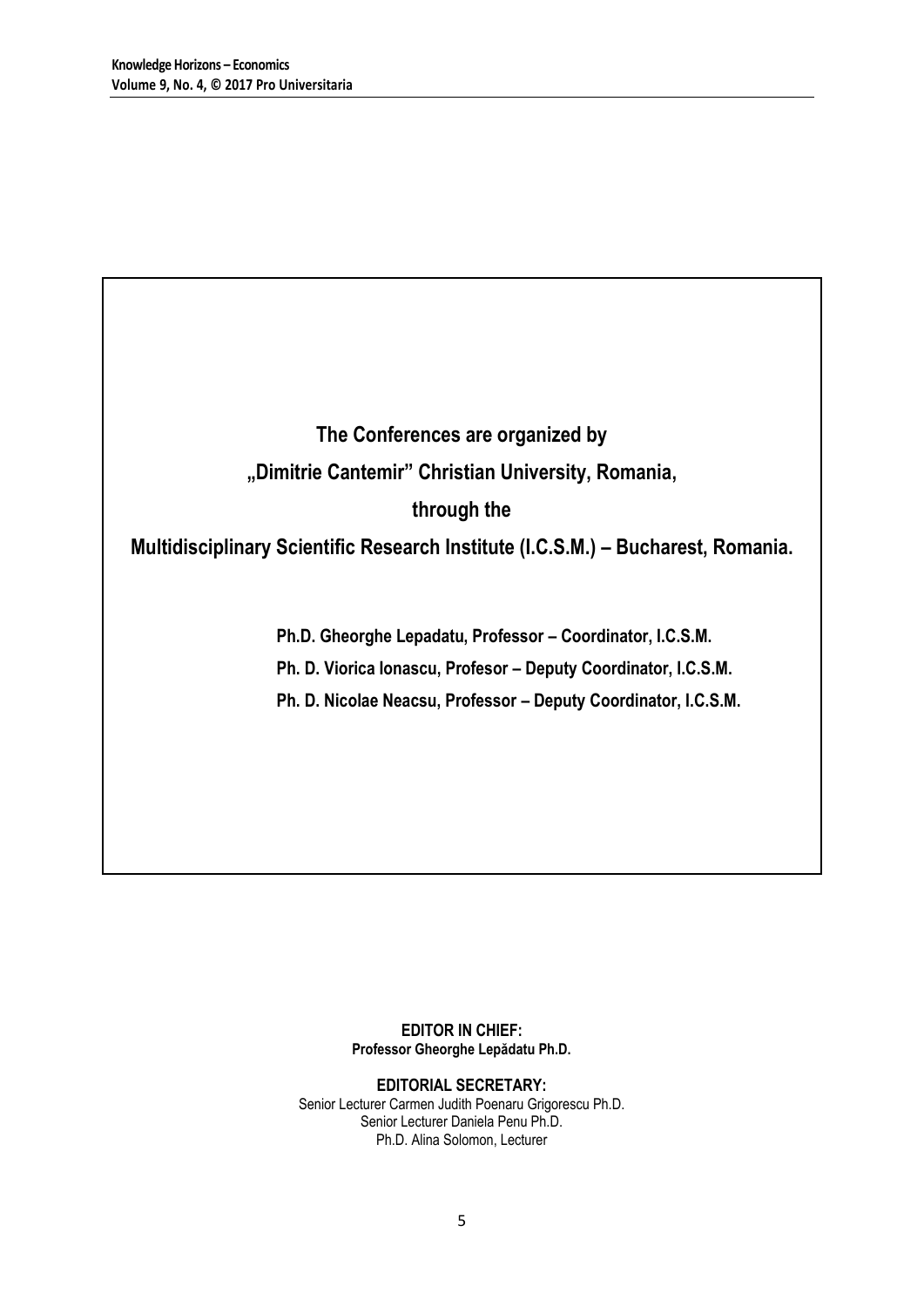# *Table of contents*

| Identifying Constraints And Opportunities In European Union's Future Industrial And Services Strength - Rise Project.<br>A Personal View On European Urbanization | 9  |
|-------------------------------------------------------------------------------------------------------------------------------------------------------------------|----|
| Creation Of New Organizations And The New Workplaces And Difficulties Faced By Investors In The Kosovo                                                            | 16 |
| Making The K-Means Algorithm Using The Hamming Distance<br>Liviu Constantin STOICA, Marian Pompiliu CRISTESCU, Ana-Maria Ramona STANCU                            | 25 |
| New Directives Taking Action In The Secondary Education System Waldorf School - Where To ?                                                                        | 28 |
| The Revolutionary Evaluation Techniques In Waldorf Schools                                                                                                        | 32 |
| The Assets Accounting - Support Of The Lending Process Analysis                                                                                                   | 36 |
| Wage Cost And Their Impact On The Company Profit                                                                                                                  | 48 |
| Need And Benefits Of Cash Flow Information                                                                                                                        | 52 |
| The Importance Of Quality Assessment, Forming And Analysis For Obtaining And Commercially Distributing Of Food<br>Products                                        | 58 |
| The Social And Economic Importance Of Standardization Ensuring Auditing And Certifying The Quality Of Goods                                                       | 62 |
| <b>Marketing And Cybermarketing</b>                                                                                                                               | 65 |
| Marketing In The Virtual Space<br>Liviu Constantin STOICA, Marian Pompiliu CRISTESCU, Ana-Maria Ramona STANCU                                                     | 69 |
| Proposal On The Marking Of A New Product Under A New Mark<br>Liviu Constantin STOICA, Marian Pompiliu CRISTESCU, Ana-Maria Ramona STANCU                          | 74 |
| Relationship Between Consumer Behavior And Marketing Strategies<br>Liviu Constantin STOICA, Marian Pompiliu CRISTESCU, Ana-Maria Ramona STANCU                    | 79 |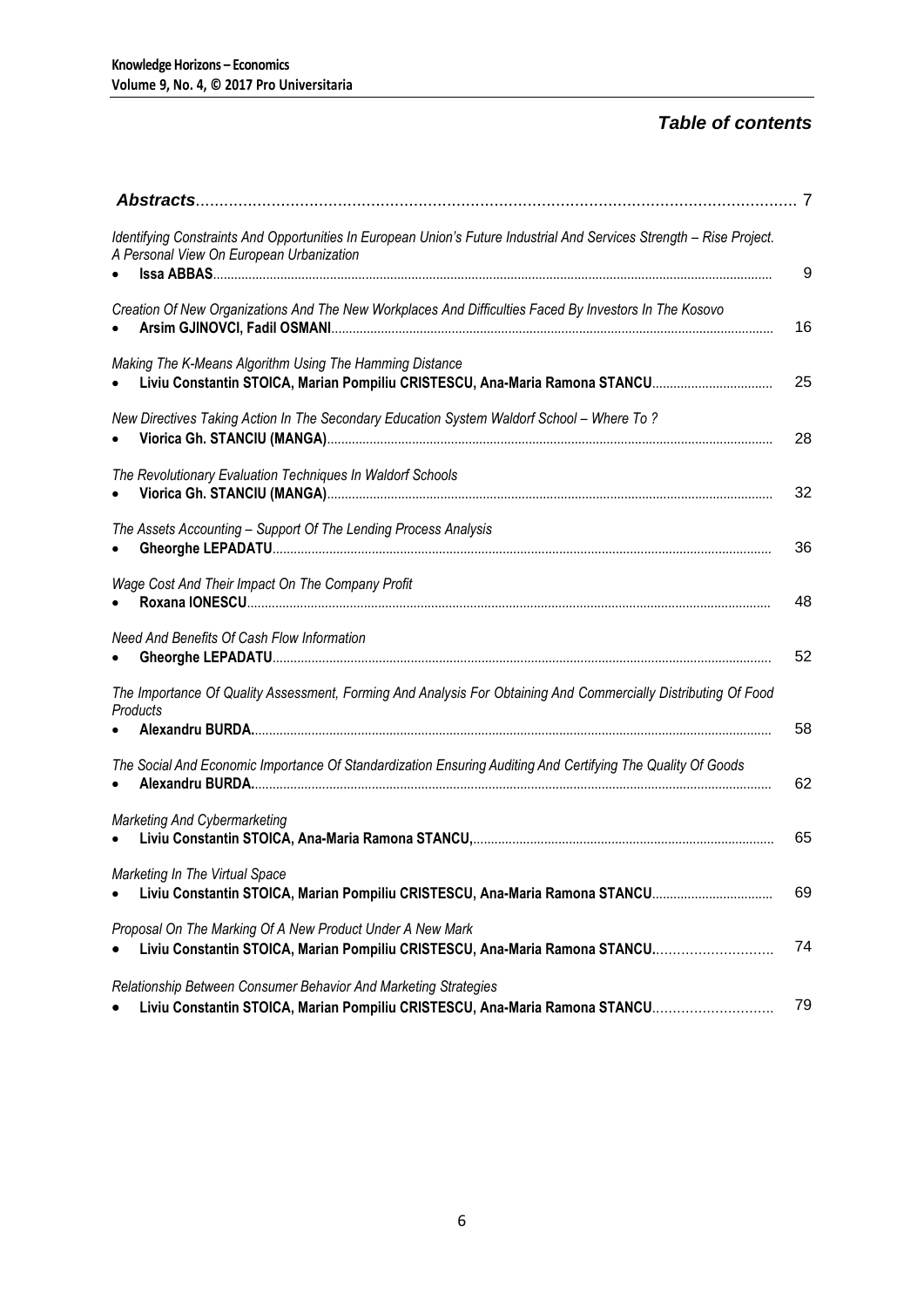## **ABSTRACTS KNOWLEDGE HORIZONS - ECONOMICS, Volume 9, Issue 4 / 2017**

#### *Identifying Constraints And Opportunities In European Union's Future Industrial And Services Strength – Rise Project. A Personal View On European Urbanization*

**Issa ABBAS** *PhD Candidate, Bucharest University of Economic Studies, E-mail[: abbas.issa82@gmail.com](mailto:abbas.issa82@gmail.com)*

**Abstract:** *Strategic plans and decisions are needed to put Europe on a balanced growth market. Market's observation for Europe shows the shine of cities and the collapse of others. Economist challenges are how to ensure sustainable growth, secure jobs, and prosperity. European prosperity will not be possible without the industrial competitiveness. Any wise, the European competitiveness is under the pressure of differences in energy costs, and prices relative to other regions in the world. The structural weakness in the economies of some European units leads*  some units to leave the union like the case of Britain, and escalates the *responsibilities of other to keep the union interacting. New policies and rules*  have to enroll the European markets as one single unit. Improving each market *unit increases the competitiveness of the European unit market to compete globally and to attract international investors. There has changed the investors criteria in place selection. Now investors are looking for cities and not countries; they are escaping from the high investing cost of London and Paris, to benefit the talent young human resources, and lowest rentals at Lisbon. Europe market is based on cities rather than countries, investors are focusing on urbans where no competitors, and logistics are available.* 

**Key words:** *Economy, Competitivness, Investments, RISE European project, European urbanization, European Policy*

**JEL Codes: L 52, M 20, O 18, O 25, R 58**

#### *Creation Of New Organizations And The New Workplaces And Difficulties Faced By Investors In The Kosovo*

**Arsim GJINOVCI<sup>1</sup> , Fadil OSMANI<sup>2</sup> 1** *Independent researcher, Lector at University College of International Management Studies 'Globus", E-mail:* [arsimgjinovci@yahoo.com](mailto:arsimgjinovci@yahoo.com)

*2 Independent researcher, Lector at AAB University*

**Abstract:** *Strategic plans and decisions are needed to put Europe on a balanced growth market. Market's observation for Europe shows the shine of cities and the collapse of others. Economist challenges are how to ensure sustainable growth, secure jobs, and prosperity. European prosperity will not be possible without the industrial competitiveness. Any wise, the European competitiveness is under the pressure of differences in energy costs, and prices relative to other regions in the world. The structural weakness in the economies of some European units leads*  some units to leave the union like the case of Britain, and escalates the *responsibilities of other to keep the union interacting. New policies and rules*  have to enroll the European markets as one single unit. Improving each market *unit increases the competitiveness of the European unit market to compete globally and to attract international investors. There has changed the investors criteria in place selection. Now investors are looking for cities and not countries; they are escaping from the high investing cost of London and Paris, to benefit the talent young human resources, and lowest rentals at Lisbon. Europe market is based on cities rather than countries, investors are focusing on urbans where no competitors, and logistics are available.* 

**Key words:** *economic problems, informality, interest rates, human resources management, integration.*

**JEL Codes: O 15**

#### *Making The K-Means Algorithm Using The Hamming Distance* **Liviu Constantin STOICA<sup>1</sup> , Marian Pompiliu CRISTESCU<sup>2</sup> , Ana-Maria Ramona STANCU<sup>3</sup>**

<sup>1</sup> PhD, Academy of Economic Studies, Bucharest, E-mail: <u>stoica.liviu.constantin@qmail.com</u><br><sup>2</sup> Associate Professor, "Lucian Blaga" University, Sibiu, E-mail<u>: [marian.cristescu@ulbsibiu.ro](mailto:marian.cristescu@ulbsibiu.ro)</u> *<sup>3</sup> Assistant Lecturer, "Dimitrie Cantemir" Christian University, Bucharest, E-mail: [ana\\_maria\\_ramona@yahoo.com](mailto:ana_maria_ramona@yahoo.com)*

**Abstract:** *In this article I will start in the first part with an introduction to unsupervised learning methods, specifically the K-Means clustering algorithm, the algorithm achieved using the Euclidean distance. In the second part, we modified the K-Means algorithm, which is to say, I realized it with the help of Hamming, and then we compared the clustering time, and we made a parallel between the two algorithms (the K-means algorithm conducted with the Euclidean distance and the algorithm K-Means achieved using the Hamming distance).* **Key words:** *algorithm, cluster, distance, iteration, group* **JEL Codes: C 55, C 61**

#### *New Directives Taking Action In The Secondary Education System Waldorf School – Where To?* **Viorica Gh. STANCIU (MANGA)**

*DrD Professor, University Doctoral School of Bucharest, e-mail[: viorica.stanciu73@yahoo.com](mailto:viorica.stanciu73@yahoo.com)*

**Abstract:** *Waldorf School represents an alternative to the traditional teaching methods, regarding primarily state education. Its pedagogy relies on the pedagogical indications of Rudolf Steiner. Waldorf school is a European school; every individual that is concerned about the globally ongoing evolution of the pedagogical concepts, knows and acknowledges its success in all developed European countries.*

**Key words:** *Waldorf School, traditional education, Rudolf Steiner* **JEL Codes: I 20, I 22**

#### *The Revolutionary Evaluation Techniques In Waldorf Schools* **Viorica Gh. STANCIU (MANGA)**

*DrD Professor, University Doctoral School of Bucharest, e-mail[: viorica.stanciu73@yahoo.com](mailto:viorica.stanciu73@yahoo.com)*

**Abstract:** *"Waldorf Education is not a pedagogical system but an art - the art of awakening what is actually there within the human being."- Rudolf Steiner*  The Waldorf-Steiner education system is globally known as being an infused canvas of anthroposophical, experiential, creative and cognitive oriented activities, which mainly focus on the comprehensive integration of the intellectual, rational and artistic human evolution of students. It encompasses all kinds of arts and crafts combined with music, dance and theatre, writing, literature based on legends and myths that encourage a distinct development of the mind and a practical orientation towards life. A crucial principle of Steiner's education represents the formative approach of the child's growth divided into three major stages: pre-school & kindergarten, elementary and secondary education. The approach of early childhood education focuses its attention on the hands-on activities and creative play which nurtures and conserves the child's deep, innate pure attitude, character and beliefs. In the elementary stage, children are prone to establish artistic expression through elements such as motion, color, rhythm etc. and social abilities not necessarily as a way of self expression, but as a way of constructing an efficient perception of the world and to learn to connect with it: "Only when we have made the world-content into our thought-content do we again find the unity out of which we had separated ourselves" – R. Steiner. Secondary education centers on every person's unique consciousness while acquiring critical reasoning and empathic understanding of what is true based built on each individual's personal experience, thinking and judgement. The overall aim is to enable students to build their own personality and freedom of thinking while venturing into the world.

**Key words:** Steiner, Waldorf, anthroposophical, growth, creative, world-content, experience

**JEL Codes: I 20, I 22**

### *The Assets Accounting – Support Of The Lending Process Analysis* **Gheorghe LEPADATU** *Professor PhD, "Dimitrie Cantemir" Christian University, Bucharest, E-mail:*

*[cilezbujor@yahoo.com](mailto:cilezbujor@yahoo.com)*

**Abstract:** *The financial documents underlying the analysis of credit are the annual accounts. The financial statements of a company contain a series of relationships characteristic to the type of activity undertaken by it, and they can be described by analyzing individual components of each financial statement and financial ratios.* 

**Key words:** *assets accounting, lending process, risk, loan decision, financial statements*

**JEL Codes**: **M 41**

#### *Wage Cost And Their Impact On The Company Profit* **Roxana IONESCU**

*Associate Professor, "Dimitrie Cantemir" Christian University, Bucharest, E-mail: [roxy.ionescu@yahoo.com](mailto:roxy.ionescu@yahoo.com)*

**Abstract:** *The salary is a very important element both at the level of the individual who performs an activity, as well as at the level of the legal entity for which is rendered this activity. The employer must take into consideration that supplementary to the basis salary, there will be expenses with other additional*  wage salary and expenses related to the monthly contributions for the special funds. This paper aims to present the total cost an employer has with an *employee and the way this cost affects the activity.*

**Key words** *income costs, income, supplementary, contributions* **JEL Codes: E 24, G 11, M 21**

#### *The Assets Accounting – Support Of The Lending Process Analysis* **Gheorghe LEPADATU**

*Professor PhD, "Dimitrie Cantemir" Christian University, Bucharest, E-mail: [cilezbujor@yahoo.com](mailto:cilezbujor@yahoo.com)*